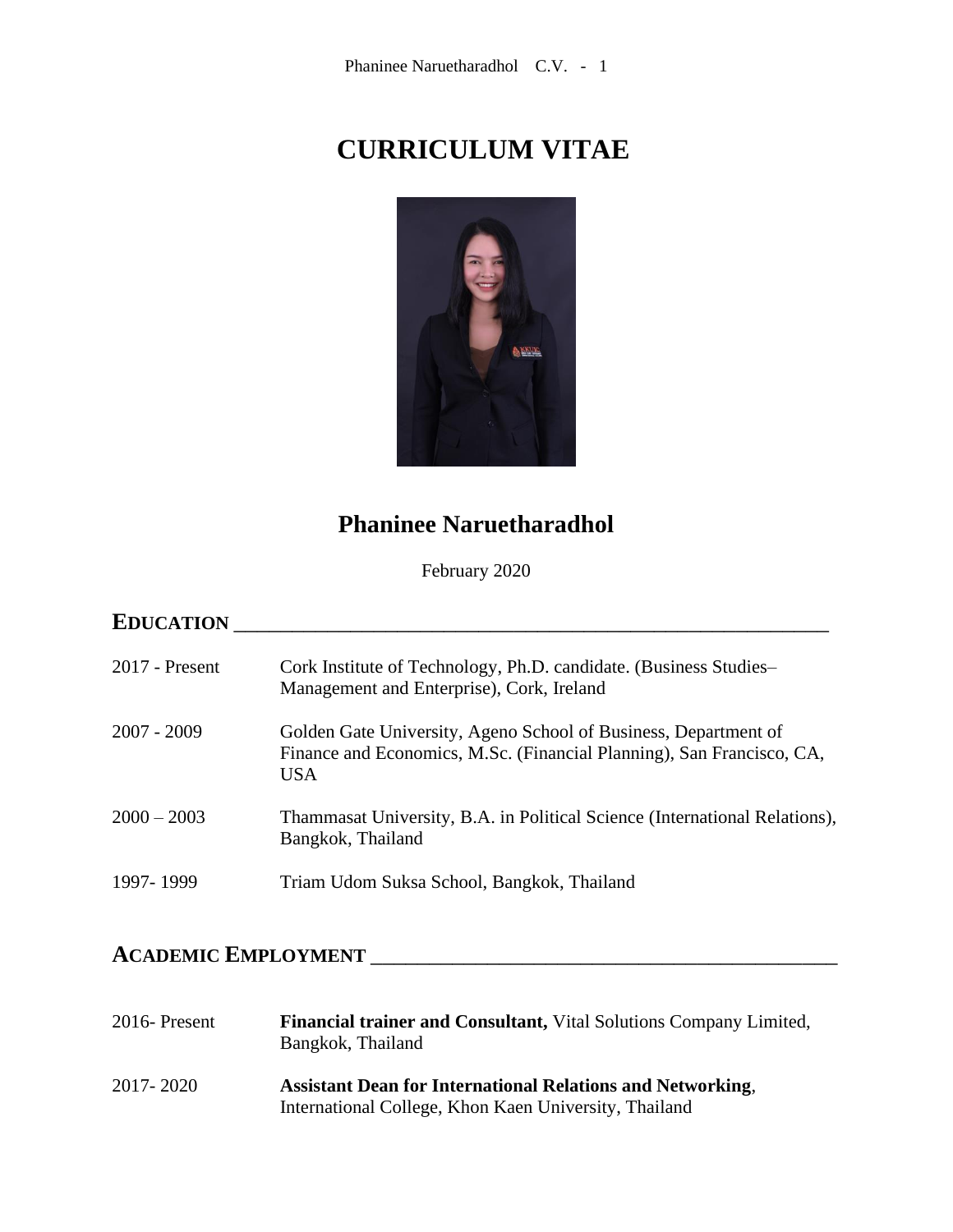| $2016 - 2017$    | <b>Chair of Global Business management Program, International</b><br>College, Khon Kaen University, Thailand                                                                                               |
|------------------|------------------------------------------------------------------------------------------------------------------------------------------------------------------------------------------------------------|
| $2012$ - Present | <b>Lecturer</b> , International College, Khon Kaen University, Thailand<br>Teaching Areas: Principle of Management, Global Money and Capital<br>Markets, and International Products and Pricing Strategies |

# **NON-ACADEMIC EMPLOYMENT** \_\_\_\_\_\_\_\_\_\_\_\_\_\_\_\_\_\_\_\_\_\_\_\_\_\_\_\_\_\_\_\_\_\_\_\_

| $2011 - 2012$ | <b>ULD Project Specialist, CHEP Aerospace Solutions, Bangkok, Thailand</b>                     |
|---------------|------------------------------------------------------------------------------------------------|
| $2009 - 2011$ | Financial Planner, San 21 Inc., San Francisco, CA, USA                                         |
| $2004 - 2006$ | <b>ULD Coordinator</b> , Unitpool Thailand, Bangkok, Thailand                                  |
| 2003-2004     | Foreign Customer Service Agent, Siam Commercial Bank PLC. (Head<br>Quarter), Bangkok, Thailand |

## **PROFESSIONAL AFFILIATIONS AND SERVICES** \_\_\_\_\_\_\_\_\_\_\_\_\_\_\_\_\_\_\_\_\_\_\_\_

#### *AD-HOC REVIEWER*

[1] The International Journal of Organizational Diversity, Volume 16, Issue 4.; Publisher: Common Ground Publisher, 2016

### **PUBLICATIONS** \_\_\_\_\_\_\_\_\_\_\_\_\_\_\_\_\_\_\_\_\_\_\_\_\_\_\_\_\_\_\_\_\_\_\_\_\_\_\_\_\_\_\_\_\_\_\_\_\_\_\_

#### *PEER-REVIEWED JOURNAL ARTICLES*

[23] Naruetharadhol, P., Srisathan, W. A., & Ketkaew, C. (2021). How corporate social responsibility affects competitive advantage: A case study of the petroleum trading lao public company, lao PDR. *World Review of Entrepreneurship, Management and Sustainable Development, 17*(4), 513-530. doi:10.1504/WREMSD.2021.116670

[22] Naruetharadhol, P., Srisathan, W. A., Gebsombut, N., & Ketkaew\*, C. (**2021).** Towards the open eco-innovation mode: A model of open innovation and green management practices. Cogent Business and Management, **8(1)** doi:**10.1080/23311975.2021.1945425 :** Quartile **2**, Inpact factor **0.924**, Database: ISI, SCOPUS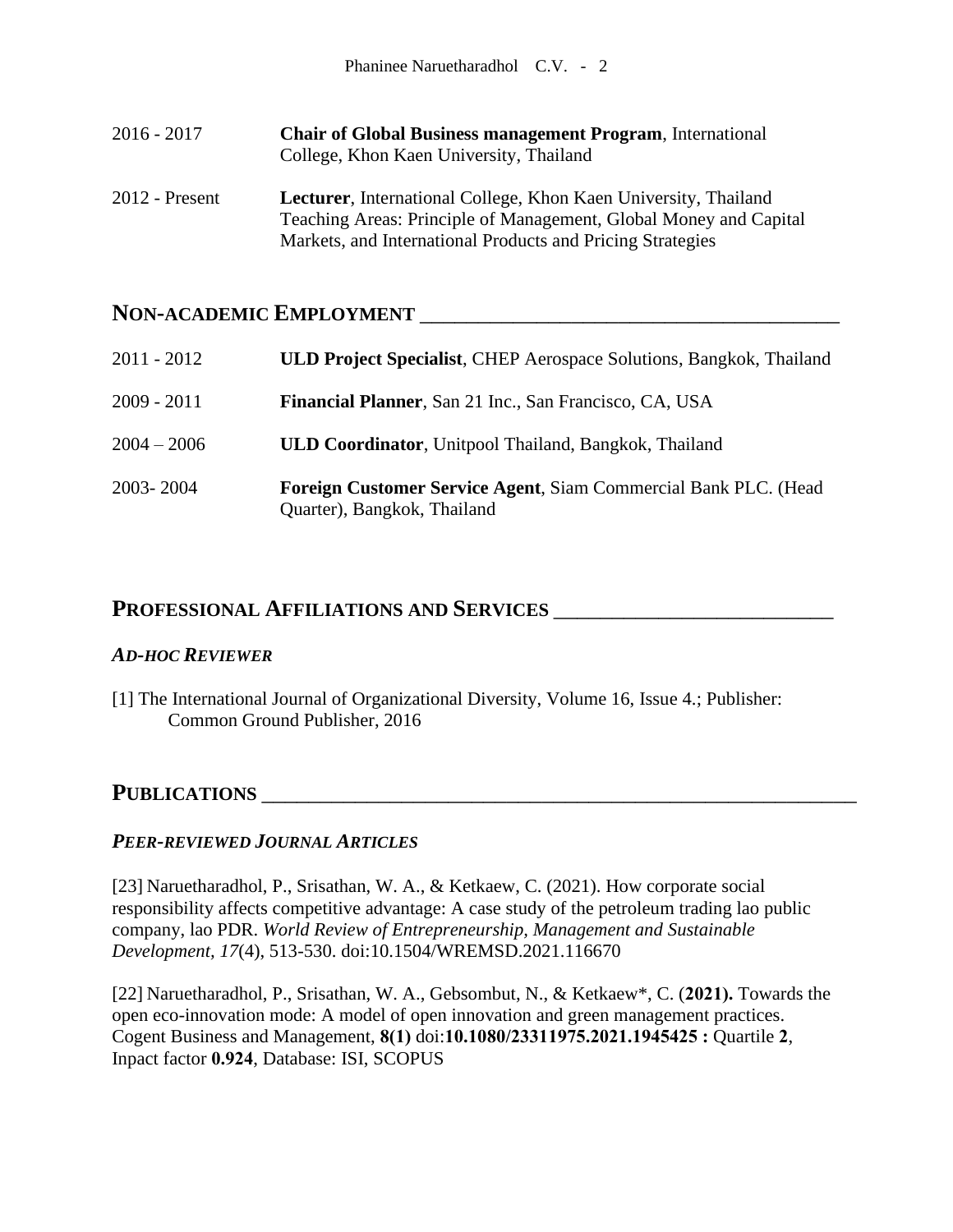[21] Naruetharadhol, P., Ketkaew, C., Hongkanchanapong, N., Thaniswannasri, P., Uengkusolmongkol, T., Prasomthong, S., & Gebsombut, N.\* (2021). Factors affecting sustainable intention to use mobile banking services. SAGE Open, 11(3) doi:10.1177/21582440211029925: Quartile 2, Inpact factor 0.990, Database: ISI, SCOPUS

[20] Naruetharadhol, P., Wongsaichia, S., Van Wouwe, M., & Ketkaew, C.\* (2021). Career status, retirement readiness, and age differences: Empirical evidence from skilled immigrants in thailand. Cogent Business and Management, 8(1) doi:10.1080/23311975.2021.1885572: Quartile 2, Inpact factor 0.924, Database: ISI, SCOPUS

[19] Naruetharadhol, P., Srisathan, W.A., Suganya, M., Jantasombut , J., Prommeta , S., Ketkaew, C., 2021. Organizational Commitment and Engagement Practices from Applying Green Innovation to Organizational Structure: A Case of Thailand Heavy Industry. *International Journal of Technology*. Volume 12(1), pp. 22-32

[18] Naruetharadhol, P., Srisathan, W. A., & Ketkaew, C. (2020). *The effect of open innovation implementation on small firms' propensity for inbound and outbound open innovation practices* doi:10.3233/FAIA200638 Retrieved from [www.scopus.com](http://www.scopus.com/)

[17] Naruetharadhol, P., Koller, R., Nuanmanee, T., Nimsrichan, T., & Gebsombut, N. (2020). *Factors affecting mobile banking loyalty in thailand* doi:10.3233/FAIA200637 Retrieved from [www.scopus.com](http://www.scopus.com/)

[16] Phonthanukitithaworn, C., Naruetharadhol, P., Gebsombut, N., Chanavirut, R., Onsa-ard, W., Joomwanta, P., . . . Ketkaew, C. (2020). An investigation of the relationship among medical Center's image, service quality, and patient loyalty. *SAGE Open, 10*(4) doi:10.1177/2158244020982304

[15] Ponsree, K., Gebsombut, N., Paiyasen, V., Archariyapibal, T., Srichiangwang, S., Nee, S., & Naruetharadhol, P. (2020). Environmental awareness and adoption intention of electric cars in young adult doi:10.3233/FAIA200649 Retrieved from www.scopus.com

[14] Ketkaew, C., Manglakakeeree, O., & Naruetharadhol, P. (2020). The interrelationships of workrelated factors, person-environment fit, and employee turnover intention. *Cogent Business and Management, 7*(1) doi:10.1080/23311975.2020.1823580

[13] Gebsombut, N., Ketkaew, C., Pongpeng, P., Mornkham, S., Reechaipichitkul, A., & Naruetharadhol, P. (2020). Examining B2C social network official account changes and customer purchasing perspectives. *International Journal of Innovation, Creativity and Change, 13*(4), 1190- 1202. Retrieved from [www.scopus.com](http://www.scopus.com/)

[12] Naruetharadhol, P., & Gebsombut, N. (2020). A bibliometric analysis of food tourism studies in southeast asia. *Cogent Business and Management, 7*(1) doi:10.1080/23311975.2020.1733829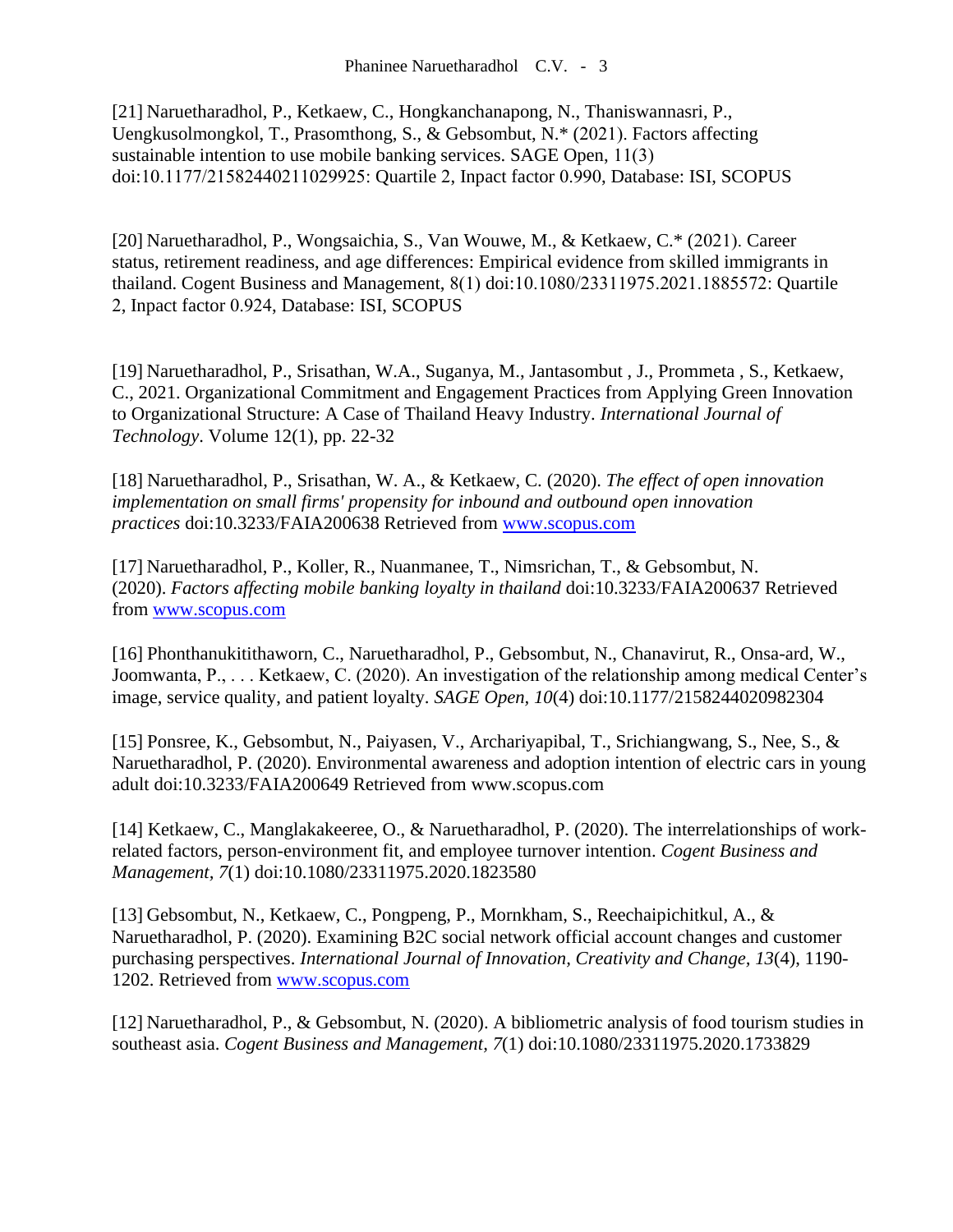[11] Ketkaew, C., Sukitprapanon, C., & Naruetharadhol, P. (2020). Association between retirement behavior and financial goals: A comparison between urban and rural citizens in china. *Cogent Business and Management, 7*(1) doi:10.1080/23311975.2020.1739495

[10] Srisathan, W. A., Ketkaew, C., & Naruetharadhol, P. (2020). The intervention of organizational sustainability in the effect of organizational culture on open innovation performance: a case of thai and chinese SMEs. *Cogent Business & Management*, (just-accepted), 1717408.

[9] Phonthanukitithaworn, C., Ketkaew, C., & Naruetharadhol, P. (2019). Relevant Factors for Success as an Online Entrepreneur in Thailand. *SAGE Open*, *9*(1), 2158244018821757.

- [8] Naruetharadhol, P., Ketkaew, C. (2018). *Geographical Comparisons of Interface User Satisfaction: Evidence from CHEP Aerospace Solutions.* Organization Collection
- [7] Phonthanukittithaworn C., Naruetharadhol, P., Ketkaew, C. (2017). *Skill Development and Job Satisfaction*. Knowledge Management: An International Journal, 17(2), 1-10, doi: 10.18848/2327-7998/CGP/v17i02/1-10
- [6] Ketkaew, C**.**, & **Naruetharadhol, P**. (2016a). Ethnicity and Job Satisfaction: Perspectives of Foreign Educators on Compensations in Khon Kaen City, Thailand. *International Journal of Organizational Diversity*, (16), 13–21.
- [5] Ketkaew, C**.**, & **Naruetharadhol, P**. (2016b). Gender Differences in Attitudes toward Migrant Workers in Thailand: Evidence from Khon Kaen City. *The International Journal of Interdisciplinary Global Studies*, *11*(3), 25–33.
- [4] Phaninee Naruetharadhol and Kawinna Danwiboon, (2014) The Effects of Asian Cosmetic Product Characteristics, Culture, and Product samplings on Thai Female Consumers' Purchase Behavior, Conference Proceeding: the 6th International Conference on Natural Products for Health and Beauty (NATPRO 6)"
- [3] Ketkaew, C**.**, & **Naruetharadhol, P**. (2015). Determinants of International College Student's Performance in Mathematics. *Procedia - Social and Behavioral Sciences*, *195*, 1525– 1534. http://doi.org/10.1016/j.sbspro.2015.06.460
- [2] **Naruetharadhol, P**., Ketkaew, C**.**, Kerdpech, P., Kaoplod, P., & Kannarat, R. (2015). Prospective Human Capital: How Materialistic are Thai College Students? An Analysis of Spending Tendencies and Debts. *Procedia - Social and Behavioral Sciences*, *195*, 258–267. http://doi.org/10.1016/j.sbspro.2015.06.357
- [1] **Phaninee N**.**,** Natchayaporn N., Gosanlawit P., Sriwicha S., Kumlangtawee S., Kananit N.., Boontool P. &Chaiprasert P. (2014) Satisfaction Levels of the Local People on the Second Thai-Lao Friendship Bridge: A Case of Mukdahan-Savannakhet, *Asian Social Science Journal*. doi:10.5539/ass.v11n7p